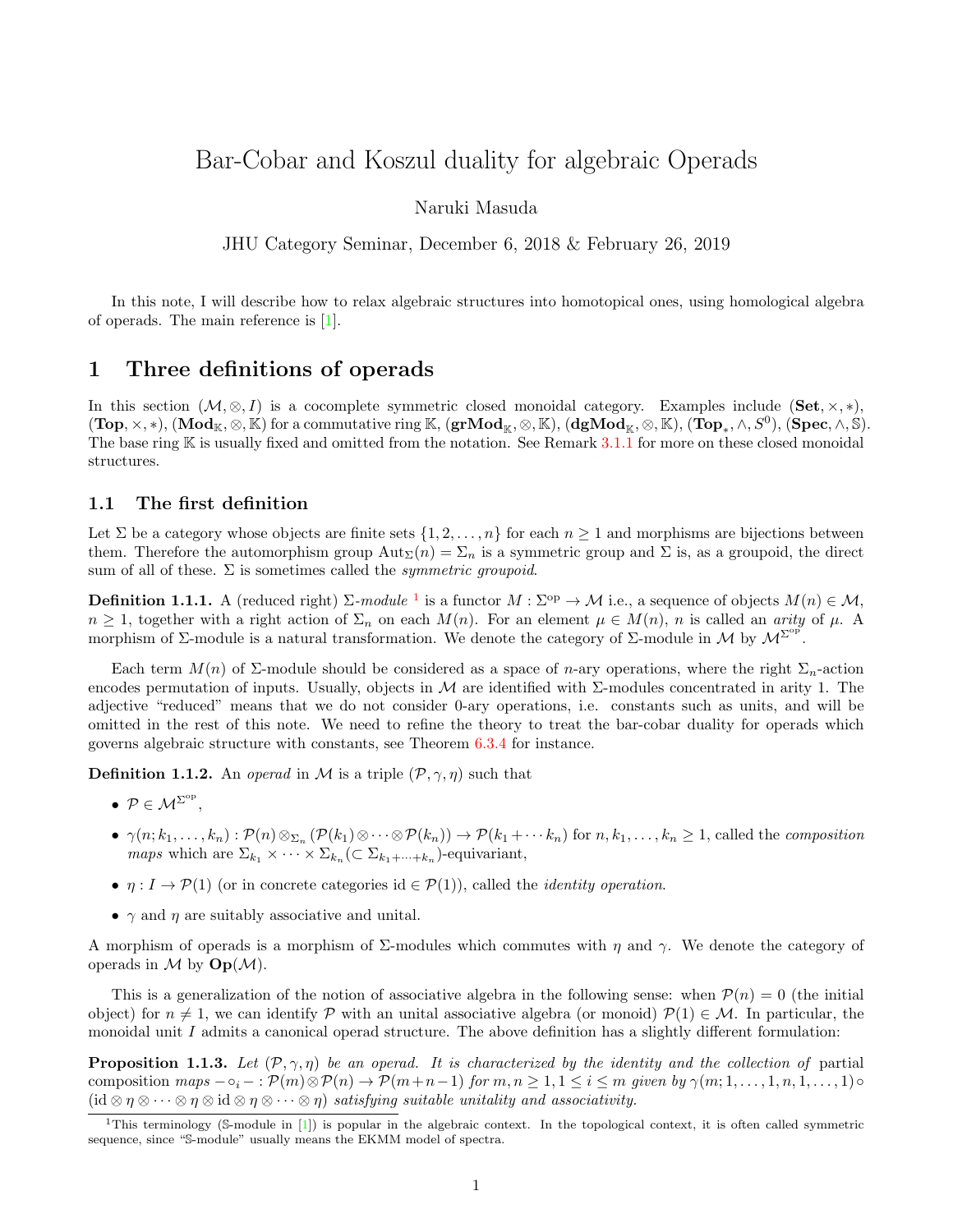**Definition 1.1.4.** In algebraic contexts such as  $M = Mod$ , gr**Mod**, dg**Mod**, an operad P is *augmented* when it is equipped with a map of operads  $\varepsilon$  :  $\mathcal{P} \to I$  called an augmentation. In this case,  $\mathcal{P} = \overline{\mathcal{P}} \oplus I$  as  $\Sigma$ -modules for  $\mathcal{P}$  := ker  $\varepsilon$ . Morphisms of augmented operads are morphisms of operads which respects the augmentations. We denote the category of augmented operads by  $\mathbf{aug\text{-}Op}(\mathcal{M})$ .

### 1.2 First examples and algebras over operads

Here I give some of the examples. The prototypical example is the endomorphism operad:

**Example.** For any object  $X \in \mathcal{M}$ , we define the *endomorphism operad* End<sub>X</sub> by

$$
\mathrm{End}_X(n) \coloneqq \mathcal{M}(X^{\otimes n}, X).
$$

The composition maps and identity are given by the actual composition and the identity. Dually the *co-endomorphism operad* coEnd<sub>X</sub> is given by

$$
\mathrm{coEnd}_X(n) := \mathcal{M}(X, X^{\otimes n}).
$$

Using this (co-)endomorphism operad, we can define the notion of (co)algebras over an operad:

**Definition 1.2.1.** P-algebra (resp. coalgebra) is an object  $X \in \mathcal{M}$  together with a map of operads  $\mathcal{P} \to \text{End}_X$ (resp.  $\mathcal{P} \to \mathrm{coEnd}_X$ ). Morphisms are those in M which commute with structure morphisms. We denote the category of  $P$ -algebra by  $P$ -Alg.

A morphism of operads  $f: \mathcal{P} \to \mathcal{Q}$  induces a functor  $f^*: \mathcal{Q}\text{-}\mathbf{Alg} \to \mathcal{P}\text{-}\mathbf{Alg}$ . The structure morphism  $f: \mathcal{P} \to \mathcal{Q}$ End<sub>X</sub> can be considered as a "multilinear representation" and allows  $\mu \in \mathcal{P}(n)$  to act on X as an actual n-ary operation. We denote  $f(\mu)(x_1, \ldots, x_n)$  simply by  $\mu(x_1, \ldots, x_n)$ . When P is identified with an associative algebra, the notion of  $P$ -algebra reduces to the usual representation.

The following Ass and Com are also fundamental:

**Example.** The associative operad Ass is given by  $\text{Ass}(n) := I \cdot \Sigma_n$ . Here the dot means the copower over **Set**. The category Ass-Alg is the category of associative algebras without units.

**Example.** The *commutative operad* Com is given by  $Com(n) := I$ . The category Com-Alg is the category of commutative algebra without units.

#### <span id="page-1-0"></span>1.3 The second definition: operad as a monoid

"Operad" is a portmanteau word made by combining "operation" and "monad." The following definitions give rise to the monadic viewpoint:

**Definition 1.3.1.** The Schur functor associated to a  $\Sigma$ -module  $M = \{M(n)\}\$ in M is the endofunctor  $\tilde{M}$  of M given by

$$
\tilde{M}(X) \coloneqq \int^{n \in \Sigma} M(n) \otimes X^{\otimes n} \coloneqq \coprod_{n \geq 0} (M(n) \otimes X^{\otimes n})_{\Sigma_n}
$$

for each  $X \in \mathcal{M}$ . This gives a functor  $(\tilde{-}): \mathcal{M}^{\Sigma^{op}} \to \text{End}(\mathcal{M})$ , which is faithful in **Set** and algebraic examples.

 $\tilde{M}(X)$  should be interpreted as a space of tuples  $(f; x_1, \ldots, x_n)$ , where f is an n-ary operation and  $x_1, \ldots, x_n$ are inputs, identified up to equivariance. The  $\Sigma$ -module I is defined by  $I(1) = I$  and  $I(n) = 0$  otherwise. The associated Schur functor  $\tilde{I}$  is the identity functor.

**Definition 1.3.2.** For two  $\Sigma$ -modules  $M, N$  we define

- 1. the sum  $(M \amalg N)(n) \coloneqq M(n) \amalg N(n),$
- 2. the tensor product  $(M \otimes N)(n) := \int^{i,j \in \Sigma} \Sigma(i+j,n) \otimes M(i) \otimes N(j) = \coprod_{i+j=n} (M(i) \otimes N(j)) \otimes_{\Sigma_i \times \Sigma_j} \Sigma_n$ , aka the Day convolution,
- 3. the composition product  $M \circ N := \int^{k \in \Sigma} M(k) \otimes N^{\otimes k} = \coprod_{k \geq 0} (M(k) \otimes N^{\otimes k})_{\Sigma_k}$ . This can also be written as

$$
M \circ N(n) \coloneqq \int_{k}^{k \in \Sigma} \int_{i_1, \dots, i_k \in \Sigma}^{i_1, \dots, i_k \in \Sigma} \Sigma(i_1 + \dots + i_k, n) \otimes M(k) \otimes N(i_1) \otimes \dots \otimes N(i_k)
$$
  
\n
$$
\cong \coprod_{k} \coprod_{i_1 + \dots + i_k} M(k) \otimes_{\Sigma_k} (N(i_1) \otimes \dots \otimes N(i_k)) \otimes_{\Sigma_{i_1} \times \dots \times \Sigma_{i_k}} \Sigma_n.
$$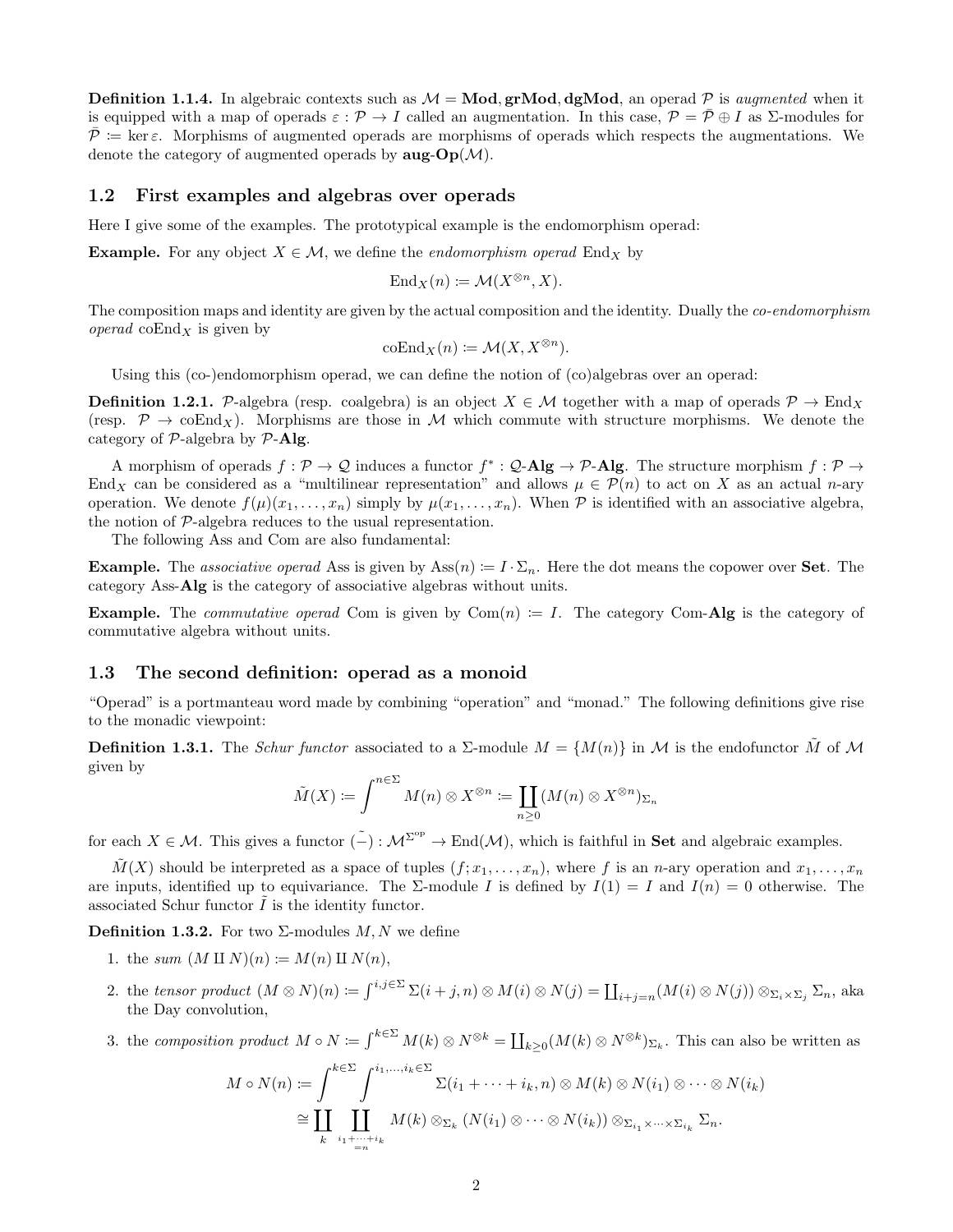These terminologies are justified by the following proposition.

Proposition 1.3.3. The Schur functor of the above constructions gives the counterparts in the category of endofunctors, i.e.

- 1.  $\widetilde{M \amalg N} \cong \widetilde{M}(-) \amalg \widetilde{N}(-)$ .
- 2.  $\widetilde{M \otimes N} \cong \widetilde{M}(-) \otimes \widetilde{N}(-)$

$$
\widetilde{\jmath. \, M \circ N} \cong \tilde{M} \circ \tilde{N},
$$

where II and ⊗ on the right-hand side are taken objectwise. It follows that  $(\mathcal{M}^{\Sigma^{op}}, \circ, I)$  forms a monoidal category.

 $\Box$ 

Proof. This is a standard coend calculus.

**Proposition 1.3.4.** Operad structures on a  $\Sigma$ -module P correspond to monoid structures on P in  $(\mathcal{M}^{\Sigma^{op}}, \circ, I)$ (*i.e.* the monad structure on  $P$ ).

Proof.  $(\mu; \nu_1, \ldots, \nu_k) \in (\mathcal{P}(k) \otimes \mathcal{P}^{\otimes k})_{\Sigma_k}$  can be considered as a "composable tuple of operations." Therefore a morphism  $\mathcal{P} \circ \mathcal{P} \to \mathcal{P}$  of  $\Sigma$ -modules encodes appropriately equivariant composition maps. The unit map  $I \to \mathcal{P}$ corresponds to the identity operation.  $\Box$ 

**Proposition 1.3.5.** Let  $P$  be an operad. P-algebra (resp. P-coalgebra) structures are equivalent to the algebra (resp. coalgebra) structures over the monad  $P$ .

*Proof.* Under the adjunction  $\mathcal{M}(\tilde{\mathcal{P}}(X), X) \cong \prod_{n \geq 1} \mathcal{M}_{\Sigma_n}(\mathcal{P}(n), \mathcal{M}(X^{\otimes n}, X))$ , two structures determines each other.  $\Box$ 

From now on we will omit the notation for the Schur functor.

### 1.4 The third definition: operad as an algebra over the tree monad

We introduce "dendroidal" approach and give the third definition of operads<sup>[2](#page-2-0)</sup>. In this note, we assume that all the trees are rooted, have no external vertices, and therefore every vertex has at least one input. For any nonempty finite set X, Let  $T(X)$  be the set of trees with a bijection between its leaves and X. We also define  $T(X)$  by the set of nontrivial (i.e. have at least one vertex) trees in  $T(X)$ . The set of vertices of  $t \in T(X)$  is denoted by vert(t). For a vertex  $v \in \text{vert}(t)$ , let us denote the set of incoming edges (from leaves to the root) by in(v). The number  $|\text{in}(v)|$  of incoming edges is called the arity of the vertex v.

### Definition 1.4.1.

- 1. For  $M \in \mathcal{M}^{\Sigma^{op}}$  and  $t \in \mathrm{T}(n)$ , we define the treewise tensor product by  $M(t) = \bigotimes_{v \in \mathrm{vert}(t)} M(|\mathrm{in}(v)|)$ .
- 2. The tree functor  $\mathbb{T}: \mathcal{M}^{\Sigma^{op}} \to \mathcal{M}^{\Sigma^{op}}$  (resp. the reduced tree functor  $\mathbb{T})$  is defined by  $\mathbb{T}M(n) = \coprod_{t \in \mathbb{T}(n)} M(t)$ (resp.  $\tilde{\mathbb{T}}M(n) = \coprod_{t \in \tilde{\mathcal{T}}(n)} M(t)$ ).
- 3. The weight grading  $\mathbb{T}M(n) = \coprod_{w\geq 0} \mathbb{T}^{(w)}M(n)$  is given by  $\mathbb{T}^{(w)}M(n) \coloneq \coprod_{|\text{vert}(t)|=w} M(t)$ .

The object  $TM(X)$  can be thought of as a space of trees whose leaves are labeled by X and vertices with arity n are labeled by n-ary operations of  $M$ .

Remark 1.4.2. For low-weight components, we have explicit descriptions as follows:

- The weight 0 component  $\mathbb{T}^{(0)}M(n)$  is I when  $n=1$  and 0 otherwise. Using this weight grading  $\tilde{\mathbb{T}}M$  is precisely the positive-weight part of  $TM$ .
- Since there is only one tree with a single vertex and n leaves (called *corolla*) for each n, the weight 1 component  $\mathbb{T}^{(1)}M$  can be identified with M.
- <span id="page-2-0"></span>• The weight 2 component  $\mathbb{T}^{(2)}M$  can be considered as a special case  $M \circ_{(1)} M$  of the following definition.

<sup>&</sup>lt;sup>2</sup>If we go further in this direction, we can characterize (colored) operads among dendroidal sets in a similar way as we characterize categories among simplicial sets, and also can give a definition of  $\infty$ -operads. See [\[4\]](#page-11-1)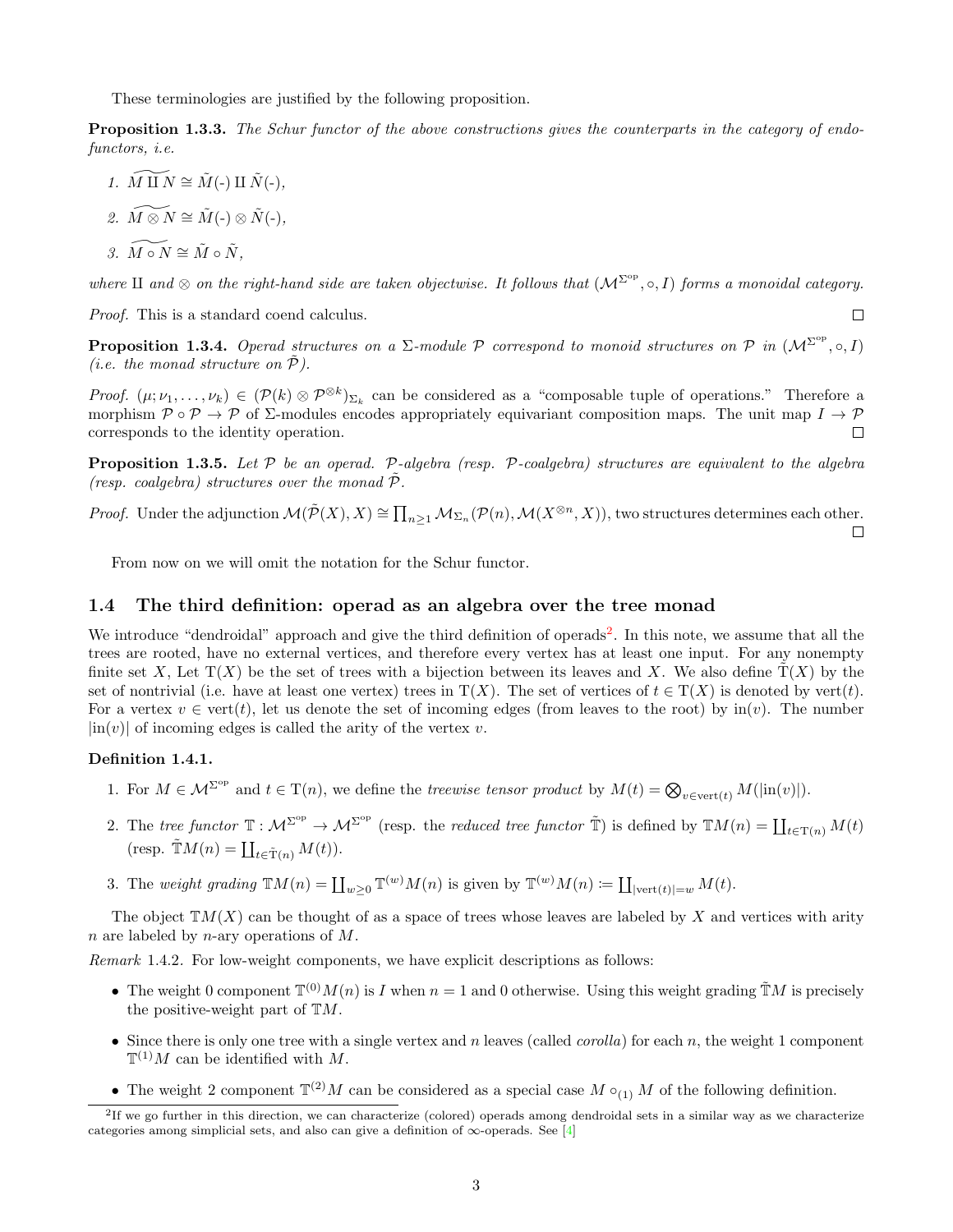**Definition 1.4.3.** For  $M, N \in M^{\Sigma^{op}}$ , we define the *infinitesimal (or linearized) composition product*  $M \circ_{(1)} N \subset$  $M \circ (I \amalg N) = \int^{k \in \Sigma} M(k) \otimes (I \amalg N)^{\otimes k}$  by the sum of components coming from  $I \otimes \cdots \otimes N \otimes \cdots \otimes I \subset (I \amalg N)^{\otimes k}$ (contains exactly one N). This product is linear in the sense that  $\circ_{(1)}$  is distributive with respect to H on both sides.

**Proposition 1.4.4.** The functor  $\mathbb{T}$  admits a monad structure  $(\mathbb{T}, \alpha, \iota)$ , where  $\alpha : \mathbb{T} \circ \mathbb{T} \to \mathbb{T}$  is given by substitution of trees into vertices, in other words, by considering "a tree of trees" as a single tree, and  $\iota : id \to \mathbb{T}$  is the inclusion into the weight 1 part. We can put a monad structure on  $\mathbb T$  in a similar way.

<span id="page-3-2"></span>**Proposition 1.4.5.** Let M be a  $\Sigma$ -module.

- 1. Operad structure on M bijectively corresponds to algebra structures on M over the monad T.
- 2. augmented operad structures on M II I bijectively corresponds to algebra structures on M over the monad  $\tilde{T}$ .

*Proof.* Unwinding the definition, the restriction  $\mathbb{T}^{(2)}M \to M$  of the T-algebra structure map determines the partial composition of operads and  $I \to \mathbb{T}M$  determines the identity operation. It is also straightforward to check the other direction and the augmented case.  $\Box$ 

Using this characterization, we get the construction of free (augmented) operads for free:

Corollary 1.4.6. For a  $\Sigma$ -module M, the operad  $\mathbb{T}(M)$  (resp.  $\mathbb{T}(M) \oplus I$ ) is free in the category  $\text{Op}(\mathcal{M})$  (resp. **aug-Op** $(\mathcal{M})$ ). We denote the free augmented operad  $\mathbb{T}(M) \oplus I$  on M by  $\mathcal{T}M$ .

### 1.5 non-symmetric operad

Once we forget about the symmetric group action and use N, the discrete category of positive integers, instead of Σ, then we get a notion of non-symmetric (ns for short) operads. Equivalently, it is an algebra over the planar tree monad. This notion is simpler<sup>[3](#page-3-0)</sup>, but it can only encode algebras that do not need any permutation in their definition<sup>[4](#page-3-1)</sup>. The basic example is As, the associative (ns-)operad, which is defined by  $As(n) = I$  for all  $n \ge 1$ . In most cases, theorems about operads hold in a parallel manner for ns-operads, and As is the simplest non-trivial example that we should keep in mind.

### 1.6 Algebras as operads

The monoid object (or unital associative algebra) in  $\mathcal M$  can be identified with operads with only unary operations. Equivalently, if we employ ladders instead of trees we recover the notion of monoids. This reduction is often enlightening and should be always kept in mind since almost all constructions in this note for (co)operads recovers the simpler construction for (co)algebras.

## 2 Cooperads

The notion of cooperads is the "dual" of that of operads, in the sense that cooperads are about decomposing operations, while operads are about composing operations. Though the notion of cooperads can be defined on the same line as operads, it involves some subtleties:

Warning. In each definition of operads, everything was colimit: even the monoidal product was the notion of this side. Thus, the equivalence of the definitions are completely formal, basically relies on coend calculus. Here in the definition of cooperads, we have some choices about to what extent we dualize these colimits to limits. For defining exact dual we should dualize everything, but the monoidal product does not behave like limits in non-cartesian examples.

Here, for the sake of simplicity, we compromise by restricting ourselves to examples  $\mathcal{M} = (\text{Mod}_{\mathbb{K}}, \otimes, \mathbb{K}),$  $(\mathbf{grMod}_{\mathbb{K}}, \otimes, \mathbb{K})$ ,  $(\mathbf{dgMod}_{\mathbb{K}}, \otimes, \mathbb{K})$  where K is a field of characteristic 0. These categories have very special properties that certain limits and colimits coincide: it has biproducts  $oplus$  and for any finite group G, the natural map  $X^G \to X_G$  between invariants and coinvariants is an isomorphism. Also note that, by Maschke's theorem,  $\mathbb{K}[G]$ is semisimple and therefore all  $\mathbb{K}[G]$ -module are automatically projective and injective, and in particular, we have Künneth isomorphism. Most of the theory can be generalized to modules over arbitrary commutative rings, under some assumptions such as projectivity of modules that appear (see [\[3\]](#page-11-2) for details).

<span id="page-3-0"></span><sup>3</sup>And in the following characteristic zero assumption of the base field is unnecessary for nonsymmetric operads

<span id="page-3-1"></span><sup>&</sup>lt;sup>4</sup>For example, to express the Jacobi identity  $[x, [y, z]] + [y, [z, x]] + [z, [x, y]]$  we need cyclic permutation of variables.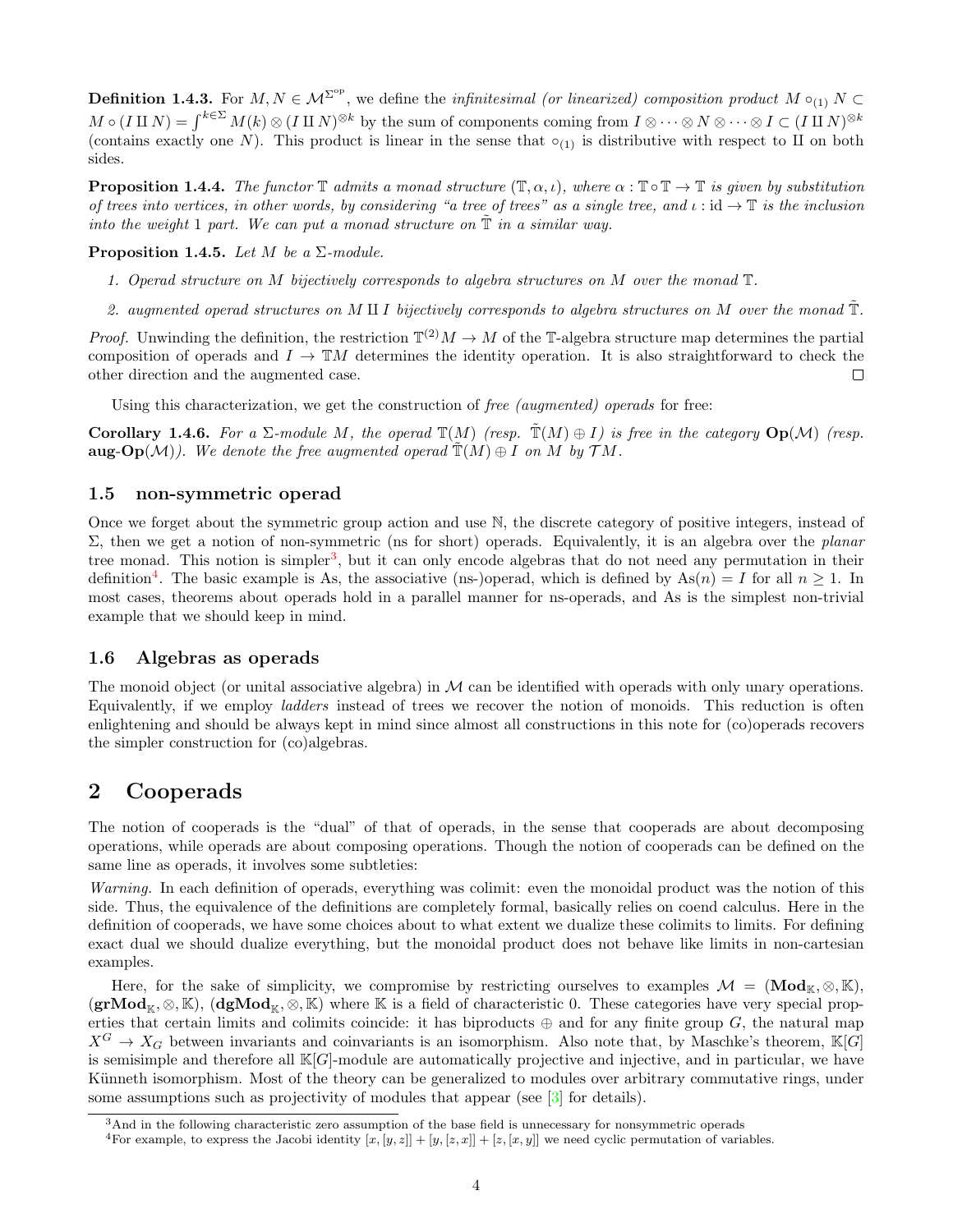### 2.1 Definitions of cooperads and conilpotence

#### Definition 2.1.1.

- 1. A cooperad  $(C, \Delta, \varepsilon)$  in M is a comonoid in  $(\mathcal{M}^{\Sigma^{op}}, \circ, I)$ , whose structure maps are  $\Delta : C \to C \circ C$  and  $\varepsilon : C \to I$ .
- 2. A cooperad C is coaugmented when it is equipped with a morphism of cooperads  $\eta : I \to C$  and therefore a splitting  $\mathcal{C} \cong \overline{\mathcal{C}} \oplus I$ . The image under  $\eta$  of the generator (in an appropriate sense) of I is often called identity cooperation and denoted by id.
- 3. A coaugmented cooperad is *conilpotent* if any successive nontrivial (i.e. not of the form (id;  $\mu$ ) or  $(\mu$ ; id, ..., id)) decomposition of any cooperation in C terminates; see section 5.8.5 of [\[1\]](#page-11-0) for the precise definition.

For our purpose, conilpotence can be better described by the following characterization:

### Proposition 2.1.2.

- 1. The reduced tree functor  $\tilde{\mathbb{T}}$  admits a comonad structure  $(\tilde{\mathbb{T}}, \Delta, \varepsilon)$ , where  $\Delta$  is given by sending a tree to the sum of all possible decomposition as a "tree of nontrivial trees", and  $\varepsilon$  is given by the projection onto the weight 1 part.
- 2. For a  $\Sigma$ -module M, The conilpotent cooperad structure on  $M \oplus I$  is equivalent to the coalgebra structure on M over the comonad  $\mathbb{T}$ .

Proof. This is the dual of the Proposition [1.4.5.](#page-3-2) Conilponence is encoded in the fact that any tree can be decomposed as a tree of nontrivial trees only for finite times.  $\Box$ 

Corollary 2.1.3. For a  $\Sigma$ -Module M, the conilpotent cooperad  $\mathbb{T}(M) \oplus I$  is cofree in the category conil-coOp, which we will denote by  $\mathcal{T}^cM$ .

## 3 dg-operads and twisting morphisms

dg-operads (resp. graded operads) are operads in the category  $(\mathbf{dgMod}_k, \otimes, k)$  (resp.  $(\mathbf{grMod}_k, \otimes, k)$ ).

### 3.1 General remarks on signs and differentials

<span id="page-4-0"></span>Remark 3.1.1. For dg-modules, we will use the homological degree which is indicated by subscripts. We assume that dg-modules are nonnegatively graded (so that the spectral sequence in the black box works well). The degree of a homogenous element x is denoted by  $|x|$ . For the symmetric monoidal structure, we apply the Koszul sign rule as follows:

- The differential on the tensor product  $(A \otimes B)_n = \bigoplus_{0 \leq k \leq n} A_k \otimes B_{n-k}$  is given by  $d_{A \otimes B}(a \otimes b) = d_A a \otimes b +$  $(-1)^{|a|}a \otimes d_Bb.$
- The symmetry isomorphism is given by  $a \otimes b \mapsto (-1)^{|a||b|} b \otimes a$ .
- The hom set  $\text{Hom}_{\text{dgMod}_k}(A, B)$  is the set of (degree 0) chain maps. This is enriched to the internal hom  $\underline{\text{Hom}}(A, B) = (\underline{\text{Hom}}(A, B)_{\bullet}, \partial)$  is given by  $\underline{\text{Hom}}(A, B)_n = \prod_{k \geq 0} \text{Hom}_{\text{Mod}_k}(A_k, B_{k+n})$  and  $\partial f := [d, f] =$  $d_B \circ f - (-1)^{|f|} f \circ d_A.$

The generality from Section [1.3](#page-1-0) applies and gives the symmetric monoidal categories of dg and graded  $\Sigma$ modules. By construction, the composition product of two dg  $\Sigma$ -modules agrees with the composition product of the underlying graded Σ-modules as graded Σ-modules. For describing Leibniz rule in dg operads, it is convenient to introduce the following notation:

**Definition 3.1.2.** For maps between  $\Sigma$ -modules  $f : M \to M'$  and  $g : N \to N$ , we define  $f \circ' g : M \circ N \to M' \circ N$ by  $\sum_{i+j=n-1} f \otimes_{\Sigma_n} (id^{\otimes i} \otimes g \otimes id^{\otimes j}).$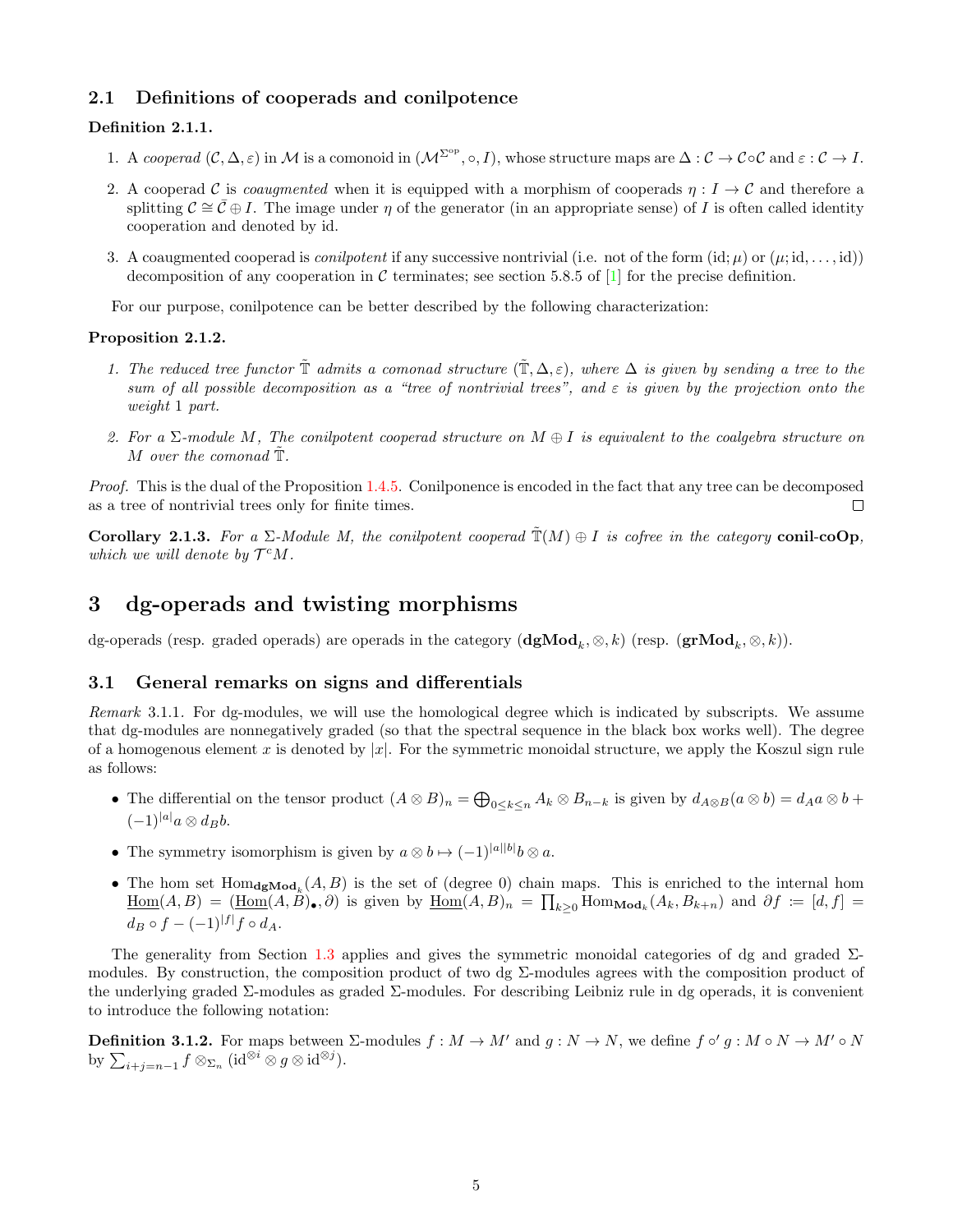The differential on the composite product of  $(M, d<sub>M</sub>), (N, d<sub>N</sub>)$  is given by the Leibniz rule  $d<sub>M</sub> \circ N = d<sub>M</sub> \circ i d<sub>N</sub>$  +  $\mathrm{id}_M \circ' d_N$ . Written plainly, it looks like the "usual" Leibniz rule with Koszul signs involved:

$$
(\mu; \nu_1, \ldots, \nu_k) \mapsto (d_M \mu; \nu_1, \ldots, \nu_k) + \sum_{i=1}^k (-1)^{|\mu|+|\nu_1|+\cdots+|\nu_{i-1}|} (\mu; \nu_1, \ldots, d_N \nu_i, \ldots, \nu_k),
$$

where  $(\mu; \nu_1, \ldots, \nu_k) \in M(k) \otimes_{\Sigma_k} (N(i_1) \otimes \cdots \otimes N(i_k)) \otimes_{\Sigma_{i_1} \times \cdots \times \Sigma_{i_k}} k[\Sigma_n]$ . The differential of a dg-(co)operad can be considered as an additional structure on the underlying graded (co)operad.

**Definition 3.1.3.** Let  $(\mathcal{P}, \gamma, \eta)$  (resp.  $(\mathcal{C}, \Delta, \varepsilon)$ ) be a graded operad (resp. cooperad). We say that a homogenous map  $d_{\mathcal{P}} : \mathcal{P} \to \mathcal{P}$  (resp.  $d_{\mathcal{C}} : \mathcal{C} \to \mathcal{C}$ ) is a derivation (resp. coderivation) if the following diagram commutes:

$$
\mathcal{P} \circ \mathcal{P} \xrightarrow{\gamma} \mathcal{P} \qquad \mathcal{C} \xrightarrow{\Delta} \mathcal{C} \circ \mathcal{C}
$$
\n
$$
\downarrow d_{\mathcal{P}} \qquad \downarrow d_{\mathcal{P}} \qquad d_{\mathcal{C}} \qquad \downarrow d_{\mathcal{C} \circ \mathcal{C}} \qquad \downarrow d_{\mathcal{C} \circ \mathcal{C}}
$$
\n
$$
\mathcal{P} \circ \mathcal{P} \xrightarrow{\gamma} \mathcal{P} \qquad \mathcal{C} \xrightarrow{\Delta} \mathcal{C} \circ \mathcal{C}.
$$

We denote the linear space of derivations on  $P$  (resp. coderivations on  $C$ ) by Der( $P$ ) (resp. coDer( $C$ )).

This condition again looks like a usual Leibniz rule if we see  $\gamma$  as a product.

Remark 3.1.4.  $d_p$  defines a structure of a dg-operad on the graded operad  $(\mathcal{P}, \gamma, \eta)$  if it is a square-zero coderivation. A similar statement also holds for cooperads.

<span id="page-5-0"></span>The following lemma is convenient when we define (co)derivations on (co)free (co)operads in terms of generators. **Lemma 3.1.5.** For any graded  $\Sigma$ -module E, we have the following isomorphisms:

- 1. Der( $\mathcal{T}(E)$ )  $\stackrel{\cong}{\to}$  Hom<sub>gr</sub>Mod<sup>2op</sup>  $(E, \mathcal{T}(E))$  which is given by restriction to the generators.
- 2. coDer $(\mathcal{T}^c(E)) \stackrel{\cong}{\to} \text{Hom}_{\textbf{grMod}^{\Sigma^{op}}}(\mathcal{T}^c(E), E)$  which is given by composition with the projection  $\mathcal{T}^c(E) \to E$ .

### 3.2 Twisting morphisms

Let P be an augmented dg-operad, C be a coaugmented dg-cooperad. We define a space of  $\Sigma$ -equivariant maps by

$$
\mathrm{Hom}_{\Sigma}(\overline{\mathcal{C}}, \overline{\mathcal{P}}) \coloneqq \prod_{n \geq 0} \mathrm{Hom}_{\Sigma_n}(\overline{\mathcal{C}}(n), \overline{\mathcal{P}}(n)).
$$

Then we define a "linearized convolution product"  $f \star g$  of  $f, g \in \text{Hom}_{\Sigma}(\overline{\mathcal{C}}, \overline{\mathcal{P}})$  by

$$
f \star g : C \xrightarrow{\Delta_{(1)}} C \circ_{(1)} C \xrightarrow{f \circ_{(1)} g} \mathcal{P} \circ_{(1)} \mathcal{P} \xrightarrow{\gamma_{(1)}} \mathcal{P}.
$$

This is a pre-Lie product in the following sense:

### Definition 3.2.1.

1. A dg-pre-Lie algebra  $(L, \partial, \star)$  is a dg-module  $(L, \partial)$  with a binary product  $\star : L \otimes L \to L$  which commute with the differentials and whose associator is right commutative i.e.,

$$
(x \star y) \star z - x \star (y \star z) = (-1)^{|y||z|} ((x \star z) \star y - x \star (z \star y)).
$$

2. A dg-Lie algebra  $(L, \partial, [-,-])$  is a dg-module  $(L, \partial)$  with a binary product  $[-,-] : A \otimes A \rightarrow A$  which commute with the differentials and satisfies the anticommutativity  $[x, y] = -(-1)^{|x||y|} [y, x]$  and  $ad_z := [z, -]$  is a derivation for all z, i.e.,  $[z, [x, y]] = [[z, x], y] + (-1)^{|x||z|}[x, [z, y]].$ 

The notion of pre-Lie algebras is a generalization of that of associative algebras. It is straightforward to check that the antisymmetrization of a dg-pre-Lie algebra  $[f, g] = x \star y - (-1)^{|x||y|}y \star x$  gives a dg-Lie algebra  $(L, [-, -])$ . The following definition plays an important role in deformation theory:

**Definition 3.2.2.** A Maurer-Cartan element of a dg-Lie (resp. pre-Lie) algebra is an element  $\alpha \in L_{-1}$  which satisfies the Maurer-Cartan equation  $\partial \alpha + \frac{1}{2}[\alpha, \alpha] = 0$  (resp.  $\partial \alpha + \alpha \star \alpha = 0$ ).

A Maurer-Cartan element of the convolution dg-pre-Lie algebra  $(\text{Hom}_{\Sigma}(\mathcal{C}, \mathcal{P}), \partial, \star)$  whose compositions with augmentation and coaugmentation are 0 is called a *twisting morphism* from  $\mathcal C$  to  $\mathcal P$ . The set of twisting morphism is denoted by  $Tw(\mathcal{C}, \mathcal{P}) \subset Hom_{\Sigma}(\overline{\mathcal{C}}, \overline{\mathcal{P}})_{-1}$ . One can readily see that  $Tw(\mathcal{C}, \mathcal{P})$  is functorial in  $\mathcal{C}$  and  $\mathcal{P}$ . It will be proven in the next section that they are representable in both variables.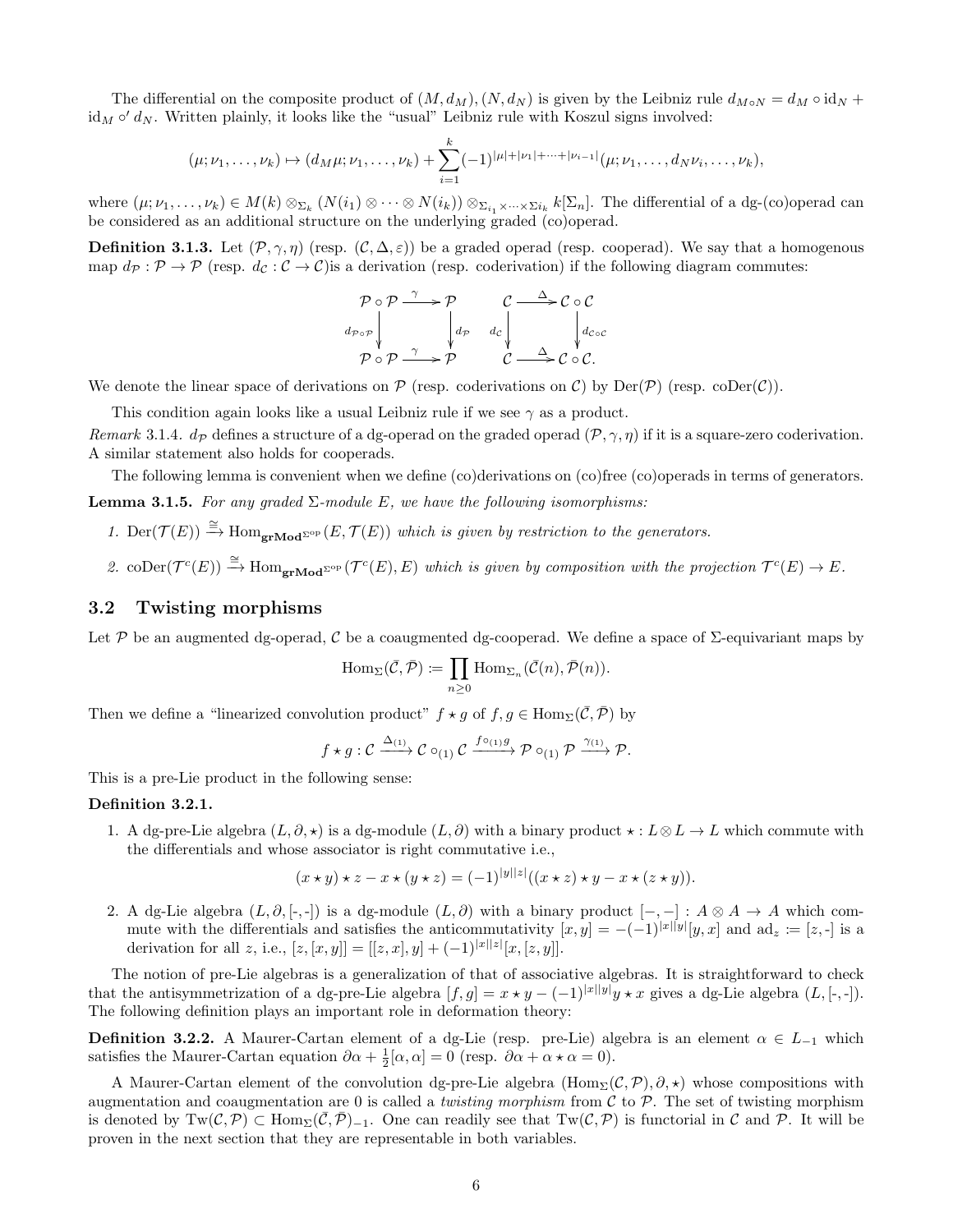# 4 Bar and cobar construction

In this section, we establish a pair of functors  $\Omega$ : conil-dgcoOp  $\leftrightharpoons$  aug-dgOp : B with natural isomorphisms

$$
\mathrm{Hom}_{\mathbf{aug-dgOp}}(\Omega \mathcal{C}, \mathcal{P}) \cong \mathrm{Tw}(\mathcal{C}, \mathcal{P}) \cong \mathrm{Hom}_{\mathbf{conil-dgcoOp}}(\mathcal{C}, \mathrm{B}\mathcal{P}).
$$

Define the suspension (resp. desuspension) of a dg  $\Sigma$ -module M by  $sM \coloneqq s\mathbb{K} \otimes M$  (resp.  $s^{-1}M \coloneqq s^{-1}\mathbb{K} \otimes M^5$  $s^{-1}M \coloneqq s^{-1}\mathbb{K} \otimes M^5$ ), where s<sup>K</sup> (resp.  $s^{-1}$ K) is the  $\Sigma$ -module concentrated in arity 1 and degree  $|s|=1$ . Observe that we have a sequence of natural isomorphisms

Hom<sub>aug-grop</sub>
$$
(\mathcal{T}(s^{-1}\overline{C}), \mathcal{P}) \cong \text{Hom}_{\Sigma}(s^{-1}\overline{C}, \overline{\mathcal{P}})_0
$$
  
\n $\cong \text{Hom}_{\Sigma}(\overline{C}, \overline{\mathcal{P}})_{-1}$   
\n $\cong \text{Hom}_{\Sigma}(\overline{C}, s\overline{\mathcal{P}})_0 \cong \text{Hom}_{\text{conil-greop}}(\mathcal{C}, \mathcal{T}^c(s\overline{\mathcal{P}})).$ 

We will define a square-zero (co)derivation respectively on  $\mathcal{T}(s^{-1}\bar{\mathcal{C}})$  and  $\mathcal{T}^c(s\bar{\mathcal{P}})$  to define dg-(co)operads  $\Omega\mathcal{C}$  and BP so that the above isomorphisms restricts to the desired adjunction.

### 4.1 Differential on bar construction

Let  $d_1$  be the differential on the cofree conilpotent dg-cooperad  $\mathcal{T}^c\bar{\mathcal{P}}$ . We define  $d_2$  to be a unique coderivation which lifts the following map:

$$
d_2: \mathcal{T}^c(s\bar{\mathcal{P}}) \to \mathcal{T}^c(s\bar{\mathcal{P}})^{(2)} \cong s\bar{\mathcal{P}} \circ_{(1)} s\bar{\mathcal{P}} \to s\bar{\mathcal{P}},
$$

where the last map is given by  $(s\mu; id, \ldots, s\nu, \ldots, id) \mapsto (-1)^{|\mu|} s\mu \circ_i \nu$ .

**Lemma 4.1.1.**  $d_1^2 = d_2^2 = 0$ ,  $d_1 d_2 + d_2 d_1 = 0$ ,  $(d_1 + d_2)^2 = 0$ .

Proof. The first two points are verified directly using the Koszul sign rule. The third point follows from the first two.  $\Box$ 

As in the classical bar construction for dg-algebras, the differential  $d_1$  is the differential coming from the original differential on each term, whereas  $d_2$  corresponds to "removing the bar | (this was the shorthand notation for  $\otimes$  in tensor coalgebra)."

**Definition 4.1.2.** We define the *bar construction* of an augmented operad  $\mathcal{P}$  as the dg cooperad whose underlying graded cooperad is  $\mathcal{T}^c(s\mathcal{P})$  and whose differential is  $d = d_1 + d_2$  above. We denote this dg cooperad by BP.

**Proposition 4.1.3.** Under the isomorphism  $Hom_{\text{conil-gre}}({\cal C}, {\cal T}^c(s\bar{\cal P})) \to Hom_{\Sigma}(\bar{\cal C}, \bar{\cal P})_{-1}; f \mapsto \text{pr} \circ f|_{\bar{\cal C}}$ , a graded morphism f is sent to a twisting morphism if and only if it commutes with the differentials, i.e. it is a morphism of conilpotent dg-cooperads  $C \rightarrow B\mathcal{P}$ .

### 4.2 Differential on cobar construction

Dually, we can define the cobar construction  $\Omega C$  for a conilpotent cooperad C. It is an augmented dg-operad whose underlying graded operad is  $\mathcal{T}(s^{-1}\overline{\mathcal{C}})$  and the differential is  $d = d_1 + d_2$  defined in the dual way.

**Proposition 4.2.1.** Under the isomorphism Hom<sub>aug-gr</sub>op( $\mathcal{T}(s^{-1}\overline{C}), \mathcal{P}) \stackrel{\cong}{\rightarrow} \text{Hom}_{\Sigma}(\overline{C}, \overline{\mathcal{P}})_{-1}; f \rightarrow f|_{\overline{C}},$  a graded morphism g is sent to a twisting morphism if and only if it commutes with the differentials, i.e. it is a morphism of augmented dq-operads  $\Omega \mathcal{C} \to \mathcal{P}$ .

# 5 Homotopy transfer: ΩC-algebra structure is homotopy invariant

The reason why we care about bar and cobar construction is that it gives a resolution of an operad in a suitable sense and therefore any algebra structure on cobar construction is "homotopy invariant."

<span id="page-6-0"></span><sup>&</sup>lt;sup>5</sup>More precisely, we discard the degree 0 part of  $M$  when we desuspend.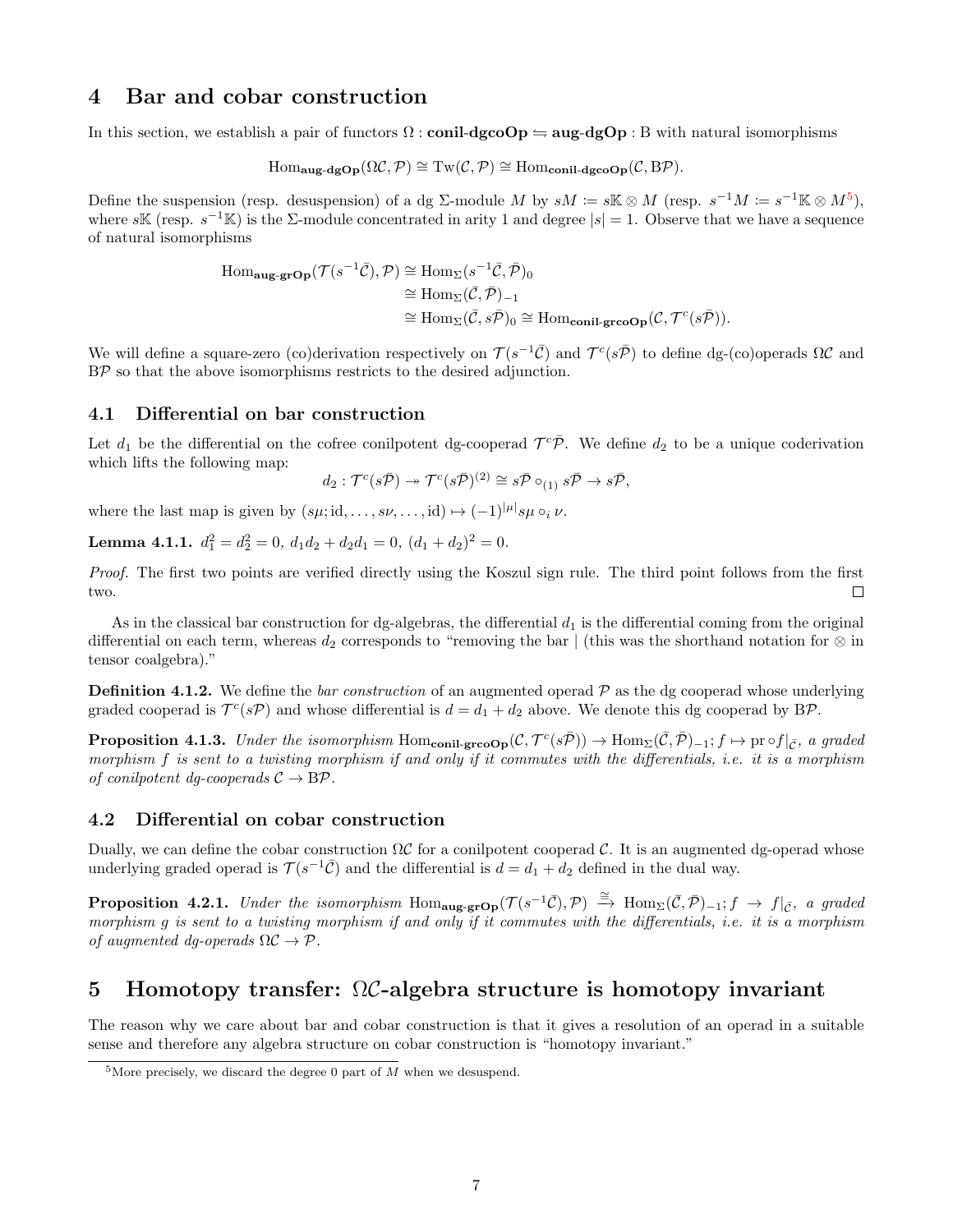**Definition 5.1.1.** Let  $(V, d_V)$  and  $(W, d_W)$  be dg vector spaces. We say V is a homotopy retract of W when they are given maps

$$
h \xrightarrow{\longrightarrow} (W, d_W) \xrightarrow{\frac{p}{i}} (V, d_V)
$$

where i is a quasi-isomorphism and h satisfies  $\mathrm{id}_W - ip = d_W h + h d_W$ .

Example. 1. If V and W are homotopy equivalent, then they are homotopy retracts of one another.

2. Since we are working with field coefficients, for any  $(V, d_V) \in \text{dgMod}_k$ , the homology  $(H_\bullet(V), 0)$  is a homotopy retract of  $V$ .

**Theorem 5.1.2.** Let C be a conilpotent cooperad and V be a homotopy retract of W. Any  $\Omega$ C-algebra structure on W can be transferred into a  $\Omega \mathcal{C}$ -algebra structure on V.

*Proof.* Using the bar-cobar adjunction Hom( $\Omega \mathcal{C}$ , End<sub>W</sub>) ≅ Hom( $\mathcal{C}$ , BEnd<sub>W</sub>), it is enough to construct a morphism of cooperads  $BEnd_W \to BEnd_V$  using the data of homotopy retract as follows:

1. First, we define a map  $\mathcal{T}^c(sEnd_W) \to sEnd_V$  of  $\Sigma$ -modules. Elements in the domain are generated by elements of treewise tensor product  $s\mu_1\otimes\cdots\otimes s\mu_k\in (sEnd_W)(t)$  for some nontrivial tree t with k vertices and n leaves. We may assume that  $\mu_1$  labels the root vertex. We send such a tree to the suspension of the operation

 $V^{\otimes n} \xrightarrow{i^{\otimes n}} W^{\otimes n} \xrightarrow{\gamma(\mu_1 \otimes h\mu_2 \otimes \cdots \otimes h\mu_k)} W \xrightarrow{p} V,$ 

where  $\gamma$ :  $(sEnd_W)(t) \to sEnd_W(n)$  is the treewise composition map. Equivalently, we obtain such operation on V by decorating all leaves by i, the root by p, and all internal edges by  $h$ .

- 2. We lift the map in (1) to a morphism of graded cooperads  $\mathcal{T}^c(sEnd_W) \to \mathcal{T}^c(sEnd_V)$ .
- 3. It can be directly proven that the map in (2) commutes with the differentials.

 $\Box$ 

Therefore in order to find an appropriate "homotopy invariant version" of P-algebra, we want to find a quasiisomorphism  $\Omega \mathcal{C} \xrightarrow{\simeq} \mathcal{P}$ , which is called a resolution. This will be achieved in two ways in the following sections: the bar-cobar resolution and the Koszul resolution.

## 6 Twisted composition product

#### 6.1 Twisted composition product

Let C be a conilpotent cooperad and P be an augmented operad,  $\alpha \in Tw(\mathcal{C}, \mathcal{P})$  be a twisting morphism. We can form a twisted composition products  $\mathcal{C} \circ_{\alpha} \mathcal{P}$  and  $\mathcal{P} \circ_{\alpha} \mathcal{C}$ , which is analogous to the geometric construction of twisted products, i.e. bundles<sup>[6](#page-7-0)</sup>. See  $[5]$  for the original geometric idea.

Let  $(\mathcal{P}, \gamma_{\mathcal{P}}, \eta_{\mathcal{P}})$  be a dg-operad. A left graded  $\mathcal{P}$ -module is a module over the monoid  $\mathcal{P}$  in grMod, i.e. graded Σ-module M with module structure maps  $γ_M$ : P ∘ M which satisfies obvious action properties. We say that a map  $d_M : M \to M$  is a derivation if the following diagram commutes:

$$
\mathcal{P} \circ M \xrightarrow{\gamma_M} M
$$
  
\n
$$
d_{\mathcal{P} \circ M} = d_{\mathcal{P}} \circ d_M + id_{\mathcal{P}} \circ' d_M \downarrow \qquad \downarrow d_M
$$
  
\n
$$
M \xrightarrow{\gamma_M} M.
$$

We define similarly right graded P-modules and its derivations. We denote both spaces of derivations by  $\text{Der}_{\mathcal{P}}(M)$ . The following is an analog of  $3.1.5$  for free modules:

<span id="page-7-0"></span><sup>&</sup>lt;sup>6</sup>I guess there is an analogous way to construct a twisted bundle from a flat connection on a bundle, where the flatness corresponds to the cocycle condition of pasting via parallel transport, but I'm not sure. cf. Grothendieck connection.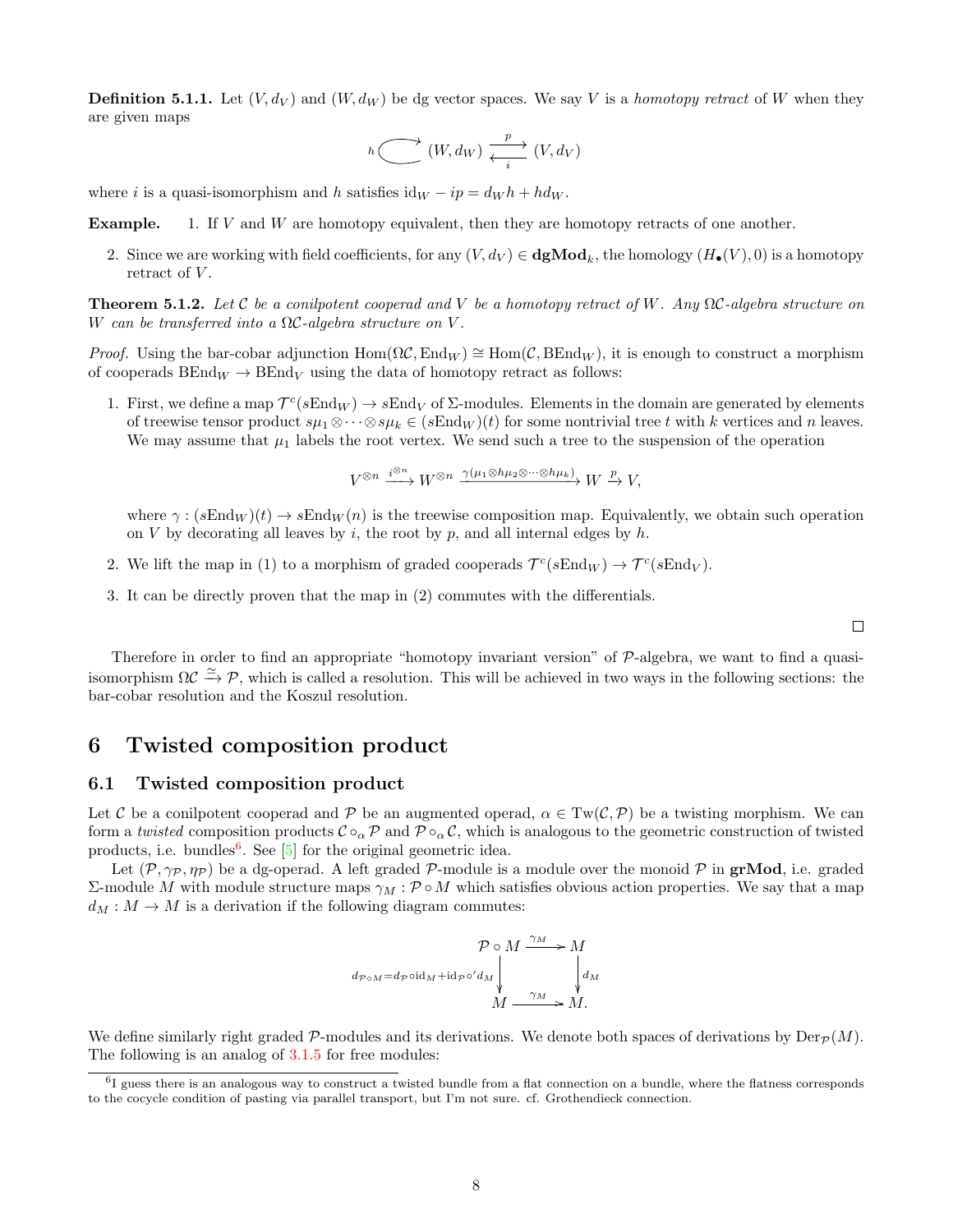**Lemma 6.1.1.** For any graded  $\Sigma$ -module M, the derivation on the free graded P-modules  $\mathcal{P} \circ M$  and  $M \circ \mathcal{P}$  are characterized by the restriction on the generators, i.e. the following restrictions are isomorphisms:

 $\mathrm{Der}_{\mathcal{P}}(\mathcal{P}\circ M)\xrightarrow{\cong}\mathrm{Hom}(M,\mathcal{P}\circ M),\quad \mathrm{Der}_{\mathcal{P}}(M\circ\mathcal{P})\xrightarrow{\cong}\mathrm{Hom}(M,M\circ\mathcal{P}).$ 

Let  $\alpha \in \text{Hom}_{\Sigma}(\overline{\mathcal{C}}, \overline{\mathcal{P}})_{-1}$  be any map of degree  $-1$ . First, we define  $d_{\alpha}^l \in \text{Der}_{\mathcal{P}}(\mathcal{P} \circ \mathcal{C})$  to be the unique derivation on the free left module which extends  $\mathcal{C} \xrightarrow{\Delta} \mathcal{C} \circ \mathcal{C} \xrightarrow{\alpha \circ id_{\mathcal{C}}} \mathcal{P} \circ \mathcal{C}$ . Similarly, we define  $d_{\alpha}^r \in \text{Der}_{\mathcal{P}}(\mathcal{C} \circ \mathcal{P})$  as a unique derivation the free right module which extends  $\mathcal{C} \xrightarrow{\Delta_{(1)}} \mathcal{C} \circ_{(1)} \mathcal{C} \xrightarrow{\text{id}_{\mathcal{C}} \circ_{(1)}} \mathcal{C} \circ_{(1)} \mathcal{P} \rightarrow \mathcal{C} \circ \mathcal{P}$ . We add this "twisting terms" to the ordinary differentials on the composition products to get  $d_{\alpha} := d_{\mathcal{P} \circ \mathcal{C}} + d_{\alpha}^{l}$  on  $\mathcal{P} \circ \mathcal{C}$  and  $d_{\alpha} := d_{\mathcal{C} \circ \mathcal{P}} + d_{\alpha}^{r}$ on  $C \circ \mathcal{P}$ .

**Lemma 6.1.2.** When  $\alpha$  is a twisting morphism,  $d_{\alpha}$  is a differential (i.e. square-zero derivation of degree -1) on composition products  $C \circ P$  and  $P \circ C$ . We denote this composition product with twisted differential by  $C \circ_{\alpha} P$  and  $\mathcal{P} \circ_{\alpha} \mathcal{C}.$ 

*Proof.* Since  $d_{\alpha}$  is a derivation of degree -1 by construction, it is enough to prove that it squares to zero. This follows from the equations  $d_{\alpha} = d^l_{\partial(\alpha)+\alpha \star \alpha}$  (resp.  $d^r_{\partial(\alpha)+\alpha \star \alpha}$ ) on  $\mathcal{P} \circ \mathcal{C}$  (resp.  $\mathcal{C} \circ \mathcal{P}$ ). The proof of this equation is based on the observation that  $[d_{\alpha}^l, d_{\beta}^l] = d_{[\alpha,\beta]}^l$  and  $[d_{\alpha}^r, d_{\beta}^r] = d_{[\alpha,\beta]}^r$ .  $\Box$ 

### 6.2 The black box(es) of the day

Here are two technically important lemmas that I will not even sketch the proof, which would involve some intricate argument using spectral sequences.

#### 6.2.1 The first black box

In the natural isomorphism Hom<sub>aug-dg</sub>Op $(\Omega \mathcal{C}, \Omega \mathcal{C}) \cong Tw(\mathcal{C}, \Omega \mathcal{C})$ , the twisting morphism corresponding to  $id_{\Omega_{\mathcal{C}}}$  is called the *universal twisting morphism* and is denoted by *ι*. Dually, in Tw(BP,P) ≅ Hom<sub>conil-dgcoOp</sub>(BP,BP), the corresponding universal twisting morphism to  $id_{\text{B}\mathcal{P}}$  is denoted by  $\pi$ .

- <span id="page-8-0"></span>Remark 6.2.1. 1. These are universal in the sense that any twisting morphism  $\alpha : C \to \mathcal{P}$  factors uniquely through *ι* and π, i.e.  $\alpha = \pi \circ f_\alpha = g_\alpha \circ \iota$  for a unique  $f_\alpha$  ∈ Hom<sub>aug-dgOp</sub>(ΩC, P) and  $g_\alpha$  ∈ Hom<sub>conil-dgcoOp</sub>(C, BP).
	- 2. These have explicit descriptions:  $\pi$  is the map

$$
\mathcal{T}^c(s\bar{\mathcal{P}}) \twoheadrightarrow s\bar{\mathcal{P}} \xrightarrow{s^{-1}} \bar{\mathcal{P}} \hookrightarrow \mathcal{P},
$$

and  $\iota$  is the map

$$
\mathcal{C} \twoheadrightarrow \bar{\mathcal{C}} \xrightarrow{s^{-1}} s^{-1} \mathcal{C} \hookrightarrow \mathcal{T}(s^{-1} \mathcal{C}).
$$

<span id="page-8-1"></span>**Lemma 6.2.2** (acyclicity of the universal twisted composite products). For universal twisting morphisms  $\pi : BP \rightarrow$ P and  $\iota: \mathcal{C} \to \Omega \mathcal{C}$ , twisted composition products  $\text{BP} \circ_{\pi} \mathcal{P}$ ,  $\mathcal{P} \circ_{\pi} \text{BP}$ ,  $\mathcal{C} \circ_{\iota} \Omega \mathcal{C}$ ,  $\Omega \mathcal{C} \circ_{\iota} \mathcal{C}$  are acyclic.

Geometric intuition behind the scene is that these twisted composition products are analogs of the fibrations  $\Omega X \to \mathrm{Path}(X) \simeq * \to X$  and  $G \to EG \simeq * \to BG$ .

#### 6.2.2 The second black box

The construction of the twisted composite product is functorial in the following sense:

Remark 6.2.3. Let  $\alpha \in \text{Tw}(\mathcal{C}, \mathcal{P})$  and  $\alpha' \in \text{Tw}(\mathcal{C}', \mathcal{P}')$  be twisting morphisms. Let  $(f, g)$  be a morphism of twisting morphisms, i.e.  $f: \mathcal{C} \to \mathcal{C}'$  and  $g: \mathcal{P} \to \mathcal{P}'$  are morphisms of (co)operads and compatible twisting morphisms:  $\alpha' \circ f = g \circ \alpha$ . In this case, the composite products  $f \circ g : C \circ_\alpha \mathcal{P} \to C' \circ_{\alpha'} \mathcal{P}'$  and  $g \circ f : \mathcal{P} \circ_\alpha \mathcal{C} \to \mathcal{P}' \circ_{\alpha'} \mathcal{C}'$  are morphisms of dg-Σ-modules.

We need extra grading for our key technical lemma.

**Definition 6.2.4.** We say a dg-operad  $P$  is *weight-graded* if it is a sum of sub-dg-Σ-modules  $P = \bigoplus_{w\geq 0} P^{(w)}$ whose weight grading is preserved by the operad structure maps (i.e. the weight of  $\gamma(\mu;\nu_1,\ldots,\nu_k)$ ) is the sum of the weights of  $\mu$  and  $\nu$ 's, and the weight of id is zero). A weight-graded dg-operad is *connected* if  $\mathcal{P}^{(0)} =$  Kid, i.e. it is augmented and  $\bar{\mathcal{P}} = \bigoplus_{w \geq 1} \mathcal{P}^{(w)}$ . We similarly define (connected) weight-graded dg-cooperads.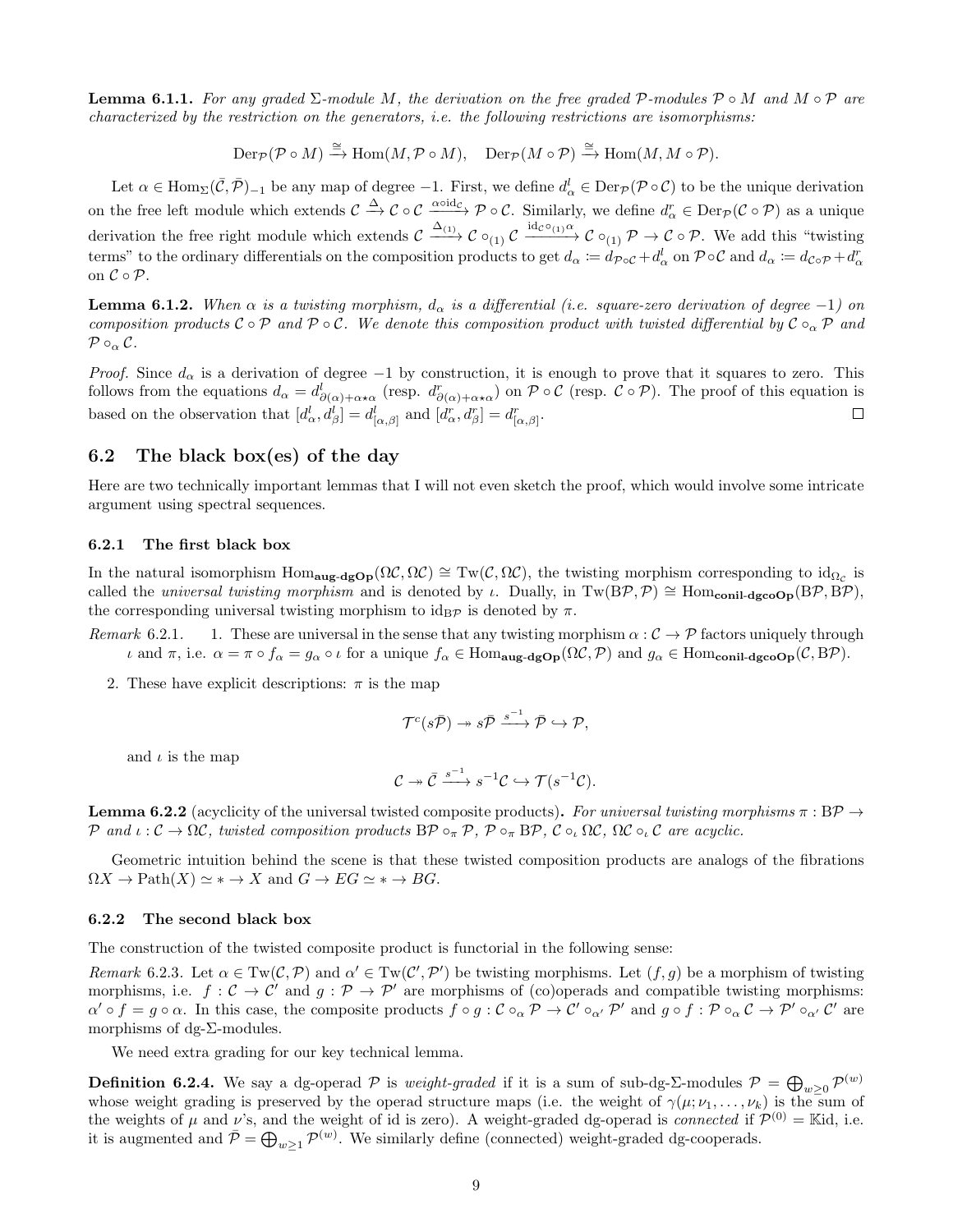Examples of weight-graded (co)operads include (co)free (conilpotent) graded (co)operads with differentials (such (co)operads are said to be quasi-free), and quadratic (co)operads which will be the main subject of Section [7.](#page-10-0)

<span id="page-9-1"></span>**Lemma 6.2.5** (comparison lemma). Let  $(f, g)$  be a morphism of weight-preserving twisting morphisms  $C \stackrel{\alpha}{\rightarrow} \mathcal{P}$ ,  $\mathcal{C}' \xrightarrow{\alpha} \mathcal{P}'$  between weight-graded connected dg-(co)operads. We have the following two-out-of-three properties:

- 1. If two of f, g,  $f \circ g : C \circ_{\alpha} \mathcal{P} \to C' \circ_{\alpha} \mathcal{P}'$  are quasi-isomorphism, then so is the third.
- 2. If two of f, g,  $g \circ f : \mathcal{P} \circ_{\alpha} \mathcal{C} \to \mathcal{P}' \circ_{\alpha} \mathcal{C}'$  are quasi-isomorphism, then so is the third.

The geometric intuition is the following: consider the morphism of fibrations



of simply connected spaces. Then if two of  $f, e, b$  induce homology isomorphisms, so is the third, proven either by homotopy long exact sequence or by comparison of Serre spectral sequences. In the algebraic context, only the latter option is available.

### 6.3 Fundamental theorem and bar-cobar resolution

Combining these two black boxes we obtain the fundamental theorem.

**Theorem 6.3.1** (The fundamental theorem of twisting morphisms). Let  $P$  and  $C$  be connected weight-graded  $dq$ -(co)operads and  $\alpha$  :  $\mathcal{C} \to \mathcal{P}$  be a weight-preserving twisting morphism. The following are equivalent:

- 1.  $\mathcal{C} \circ_{\alpha} \mathcal{P}$  is acyclic,
- 2.  $\mathcal{P} \circ_{\alpha} \mathcal{C}$  is acyclic.
- 3.  $f_{\alpha}: \mathcal{C} \to \mathbb{B} \mathcal{P}$  in Remark [6.2.1](#page-8-0) is a quasi-isomorphism,
- 4.  $g_{\alpha} : \Omega \mathcal{C} \to \mathcal{P}$  is a quasi-isomorphism.

*Proof.* It suffices to prove  $(1) \Leftrightarrow (3), (1) \Leftrightarrow (4), (2) \Leftrightarrow (3), (1) \Leftrightarrow (4)$ . Each of these follows immediately by comparing with the universal case [6.2.2,](#page-8-1) using the comparison lemma [6.2.5.](#page-9-1) П

**Definition 6.3.2.** We say that a twisting morphism  $\alpha : C \to \mathcal{P}$  is Koszul when either  $C \circ_{\alpha} \mathcal{P}$  or  $\mathcal{P} \circ_{\alpha} C$  is acyclic. We denote the set of Koszul morphisms by  $\text{Kos}(\mathcal{C}, \mathcal{P})$ .

The universal twisting morphisms are Koszul.

**Theorem 6.3.3** (Bar-cobar resolution). For any augmented operad P, the counit  $\Omega$ BP  $\overset{\sim}{\to}$  P is a quasi-isomorphism of dg-operads. Dually, for any conilpotent cooperad C, the unit  $C \rightarrow B\Omega C$  is a quasi-isomorphism of dg-cooperads.

Proof. In the weight-graded case, this is an obvious corollary of the fundamental theorem, but this holds in general. See [\[3\]](#page-11-2) or the theorem below.  $\Box$ 

Warning. It is not generally true that  $\Omega$  preserves the quasi-isomorphism. It is true if  $f : C \to C'$  is a quasiisomorphism between *simply-connected* cooperads, i.e.  $\bar{\mathcal{C}}_n, \bar{\mathcal{C}}'_n = 0$  when  $n = 0, 1$ . This roughly corresponds to the geometric situation, the homology-isomorphism on base and total space on fibration does not necessarily induce the homology-isomorphism on the fiber when the base is not simply-connected.

A more general and stronger result is the following [\[2\]](#page-11-4):

<span id="page-9-0"></span>Theorem 6.3.4. There exists a Quillen equivalence of presentable model categories

 $\Omega_u$ : {curved conilpotent cooperads}  $\overline{\downarrow \perp}$  {(not necessarily reduced) dg-operads} : B<sub>u</sub>, where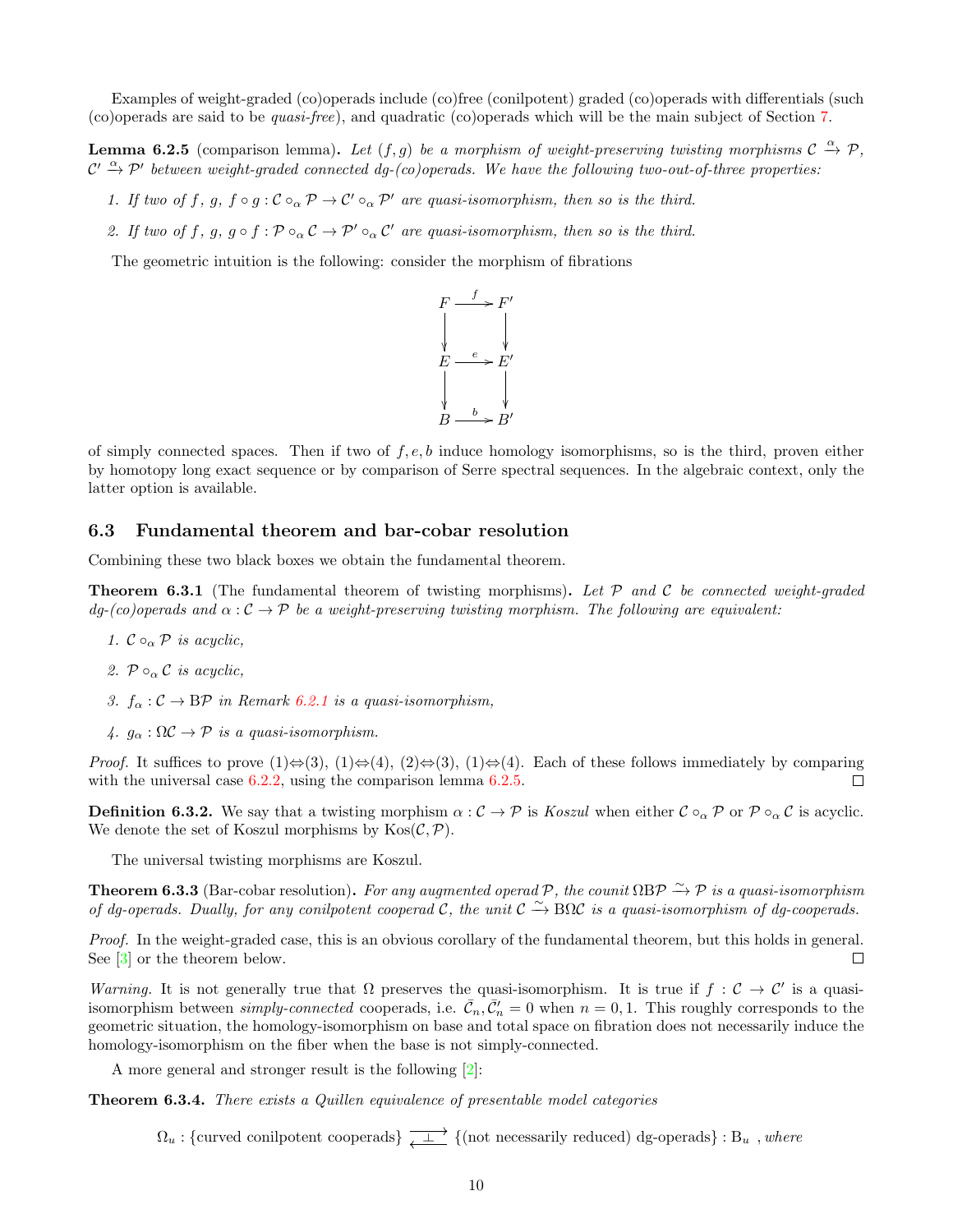- 1. The curved conilpotent cooperads are graded operad with "connection" and "curvature" instead of square-zero derivation,
- 2. dg-operads can have nullary operations,
- 3. The category of dg-operads is endowed with the projective model structure, i.e. fibrations are arity-wise surjection and weak equivalences are quasi-isomorphisms,
- 4. The category of curved conilpotent cooperads is endowed with right a model structure whose cofibrations and weak equivalences are created by  $\Omega_u$ . In fact, the cofibrations are precisely the degreewise injections and weak equivalence implies quasi-isomorphism.

In particular, all operads are fibrant and all cooperads are cofibrant, and therefore the counit gives a cofibrant replacement of operads, and unit gives a fibrant replacement of cooperads.

# <span id="page-10-0"></span>7 Koszul duality of operads

For many graded operads we find in nature, a more refined theory of resolution is available.

### 7.1 Quadratic (co)operads

**Definition 7.1.1.** A quadratic data is a pair  $(E, R)$ , where  $E \in \text{grMod}^{\Sigma^{op}}$  and  $R \subset \mathbb{T}^{(2)}(E)$ . A morphism of quadratic data  $f:(E,R) \to (E',R')$  is a morphism of graded  $\Sigma$ -modules  $f:E \to E'$  such that  $\mathcal{T}f(R) \subset R'$ . We associate a graded operad  $\mathcal{P}(E, R)$  and a graded cooperad  $\mathcal{C}(E, R)$  to a quadratic data as follows:

- $\mathcal{P}(E, R)$  is the operadic quotient of  $\mathcal{T}(E)$  by the operadic ideal generated by R. In other words, it is the universal one among operads with a map of operads  $\mathcal{T}(E) \to \mathcal{P}(E, R)$  such that the composite  $R \to \mathcal{T}(E) \to$  $\mathcal{P}(E,R)$  is zero.
- $\mathcal{C}(E,R)$  is the maximal subcooperad among those the composite  $\mathcal{C} \hookrightarrow \mathcal{T}^{c}(E) \rightarrow \mathcal{T}^{c}(E)^{(2)}/(R)$  is zero.

We call E the space of *generating operations* and R the space of *relators*. When an operad P is isomorphic to  $\mathcal{P}(E, R)$ , we call  $(E, R)$  a quadratic presentation of P, and we call it a quadratic (co)operad.

Since these are defined as quotients or submodules of tree functor construction using homogenous relators, they inherit the weight grading and are connected.

### 7.2 Koszul dual (co)operad of an operad

**Definition 7.2.1.** Let  $P = P(E, R)$  be a quadratic operad. We define the Koszul dual cooperad  $P^{\dagger}$  by  $C(sE, s^2R)$ . Dually, if  $C = C(E, R)$  be a quadratic cooperad, we define its Koszul dual operad  $C^i$  by  $\mathcal{P}(s^{-1}E, s^{-2}R)$ .

 $\mathcal{C}(sE, s^2R)$  is isomorphic to  $\mathcal{C}(E, R)$  as non-graded modules, and s is only shifting1 the degree of the generators. This constrcution obviously gives an equivalence of appropriate categories

(-)<sup>i</sup>: {quadratic operads}  $\longrightarrow$  {quadratic cooperdas with  $E_0 = 0$ }: (-)<sup>i</sup>.

We can relate  $\mathcal{P}^{\mathsf{i}}$  and B $\mathcal{P}$  as follows:

Recall that the differential on the bar construction  $B\mathcal{P} := \mathcal{T}^c(s\bar{\mathcal{P}})$  was defined by  $d = d_1 + d_2$ , where  $d_1$  is coming from the internal differential and  $d_2$  is coming from "contraction of an edge of trees." Since the quadratic operads are graded operads,  $d_1 = 0$  and therefore  $d = d_2$ . Since the operad P itself is weight-graded, we define the weight-grading on BP to be the sum of the weights of the generators, i.e. the number of generating operations of E which constitute the cooperation in BP. Since the differential preserves the weight, BP is, as a dg- $\Sigma$ -module, a direct sum of homogenous weight part:  $B\mathcal{P} = \bigoplus_{k \geq 0} (B\mathcal{P})^{(k)}$ .  $B\mathcal{P}$  has yet another grading, called syzygy degree. It is defined on P as (weight) – 1, and extended to BP additively (equivalently, consider each "bar" in the bar construction have degree  $-1$ ). This is a nonnegative cohomological grading (i.e. d has degree 1). This makes each  $(B\mathcal{P})^{(k)}$  into a cochain complex, and we can consider  $H^0(B\mathcal{P})$ .

**Proposition 7.2.2.** The natural inclusion  $\mathcal{P}^i \to \text{B}\mathcal{P}$  of cooperads induce an isomorphism  $\mathcal{P}^i \stackrel{\cong}{\to} H^0(\text{B}\mathcal{P})$ .